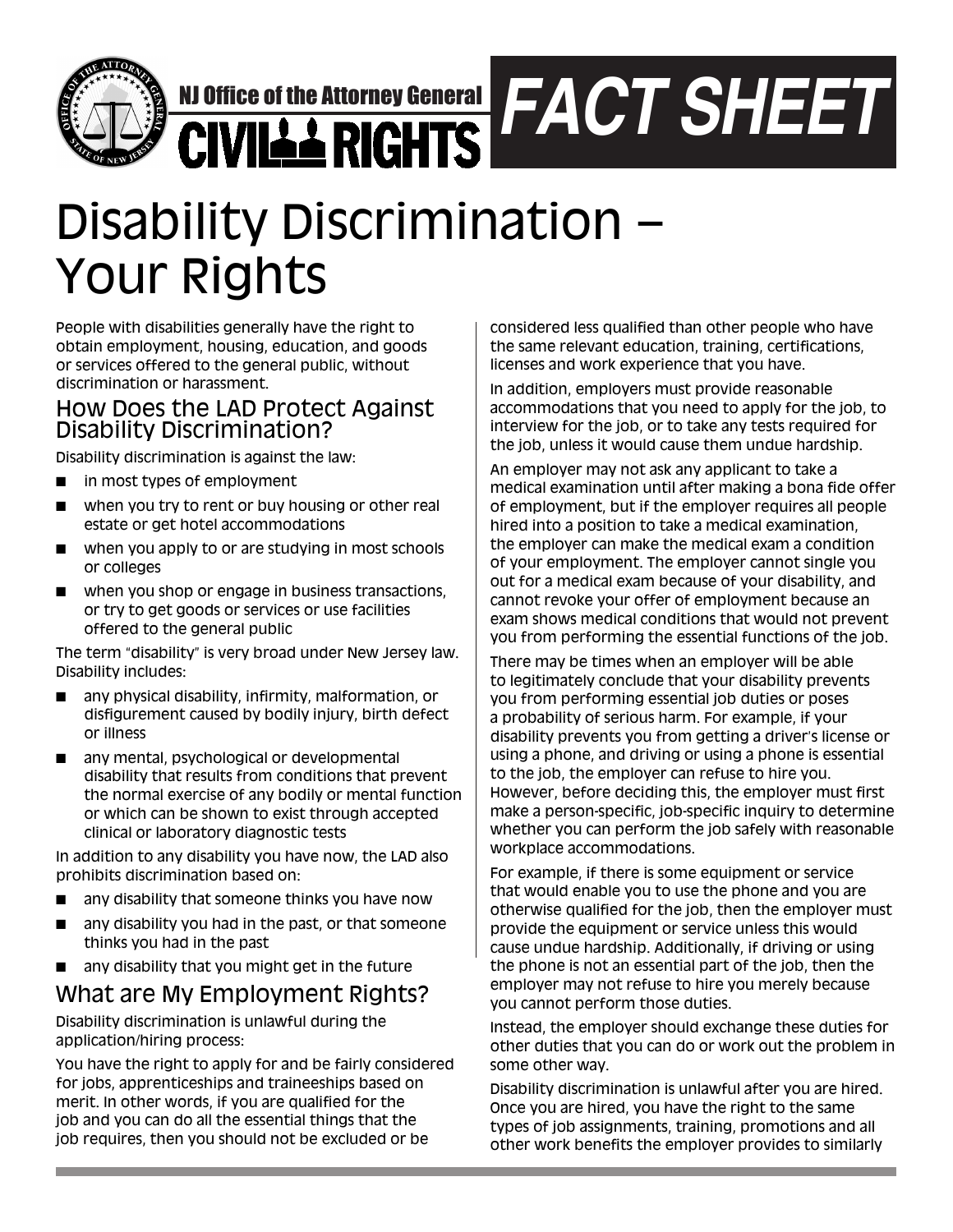situated employees. In addition, once you are hired, employers must provide reasonable accommodations you need to do the job, such as special equipment or modified duties or schedules, unless doing so would cause them undue hardship.

Employers must do this if you have the disability when you are hired, or if a disability arises or changes after you start the job. In some cases, providing time off so that you can get treatment for a disability may be a reasonable accommodation.

Disability discrimination is unlawful when an employer is making decisions about discharging or laying-off employees. An employer must not consider your disability or your need for workplace accommodations when deciding which employees will be laid off during a reduction in force or downsizing. An employer can only terminate your employment based on your disability if the disability stops you from doing the essential parts of your job properly, and your special needs cannot be reasonably accommodated without undue hardship.

Employment-related harassment based on disability is unlawful. An employer may not harass you or permit others to harass you because of your disability; this includes making or permitting derogatory comments about your disability or about people with disabilities, or permitting people to interfere with your work because of your disability. Such bias-based harassment is unlawful during the application/hiring process, during your employment, or when you leave your job.

## What are My Rights in Housing and Real Estate Transactions?

It is unlawful to discriminate against people with disabilities in the rental and purchase of housing, commercial properties and land.

**EXCEPTION:** The LAD does not apply to two kinds of residences:

- $\blacksquare$  rental of an apartment in a two-family dwelling, if the owner occupies the other unit
- rental of a room or rooms in a one-family dwelling, if the person renting out the rooms, or that person's family, lives there

You have the right to rent or buy housing, land or commercial facilities on the same terms, and based on the same criteria, as people who do not have disabilities.

#### **For example:**

- you may not be charged extra rent or security or higher fees just because of your disability
- you may not be required to contract for a shorter or longer tenancy just because of your disability
- you may not be evicted just because of your disability
- **EXECUTE:** a person must not refuse to rent or sell to you because other tenants, occupants or neighbors might be offended or troubled by your disability
- you may not be denied the opportunity to rent or buy housing because someone who will reside with you or someone associated with you, has a disability

In certain situations, the law provides some additional protections for people with disabilities:

- you may not be denied the opportunity to rent or buy housing, or to stay in housing you already occupy, because you will have a trained service or guide dog living in the premises
- you may not be required to pay extra rent or fees because a service or guide dog will be living with you, but if the dog damages the premises, you may be liable for the costs of repairing the damage
- you may not be denied the opportunity to rent or buy housing because you will need to make reasonable modifications to the premises to accommodate your disability, such as installing grab bars or ramps. You may, however, be responsible for the cost of such modifications, and in some cases you may be required to pay for the cost of removing the modifications when you move out

Disability-based harassment is unlawful in housing and real estate transactions. It is unlawful for anyone involved in the sale or rental of real estate to harass you or permit others to harass you because of your disability; this includes making or permitting derogatory comments about your disability or about people with disabilities, or permitting people to interfere with your use of the premises because of your disability. Such bias-based harassment is unlawful both during the application process and while you live there.

# What are My Rights to Education?

The New Jersey Law Against Discrimination prohibits most schools and educational institutions from discriminating based on disability in the educational and other activities and services they provide.

**EXCEPTION**: Any school or educational facility that is operated or maintained by a bona fide religious institution is exempt from the LAD.

When you apply to a school or educational facility, you generally have the right to be evaluated using the same academic, aptitude or achievement criteria applied to everyone else. If admission is based on testing, and your disability limits your ability to take the test in the manner or place it is normally given, you may be entitled to reasonable accommodations in taking the test, as long as the modifications you need do not impair the validity of the test or constitute an undue hardship.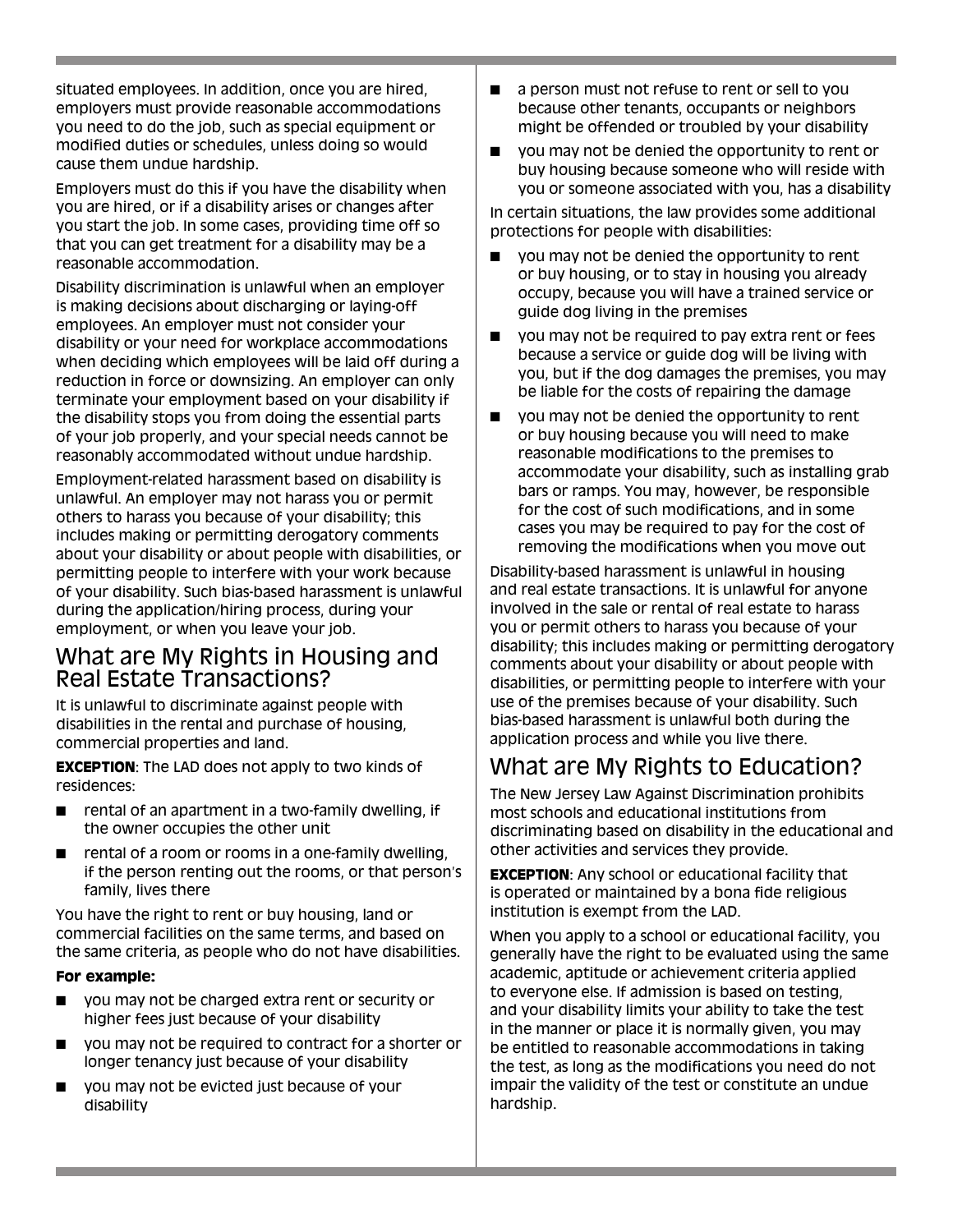If you meet the school or educational facility's enrollment criteria, you cannot be denied admission or enrollment because you will be using a service or guide dog trained to assist you, or because you will need other disability accommodations that can be provided without undue hardship.

#### **For example:**

- if you have limited mobility, the school may need to accommodate you by ensuring that your classes are in rooms that are accessible and near enough to allow you to get to each class
- if you have difficulty writing, it may be appropriate to provide accommodations that enable you to tape classes
- if you have a visual or hearing impairment, it may be appropriate to provide equipment or alternative versions of educational materials

## What are My Rights with Regard to Businesses and other Public Accommodations?

Public Accommodations, including shops, restaurants, resorts, camps, entertainment places, banks, professional offices, medical facilities, state and local government agencies, and public transportation, are prohibited from discriminating based on disability in providing goods or services or in permitting people access. They are also required to provide reasonable accommodations to give people with disabilities access to their facilities, goods and services, unless needed accommodations would impose an undue hardship on their operations. Individuals and businesses may not refuse to contract with you or otherwise do business with you because of your disability.

- you have the right to get most goods or services in the same way, and on the same terms and prices, as people without disabilities
- you may not be turned away because someone thinks that you might offend or worry other customers
- you may not be refused service because you use a wheelchair or a device to assist walking, unless the physical design of that building makes it impossible for you to enter or move about, or if your entry or movement in the building would cause a reasonable probability of serious harm to you or to other people. If your access to a particular building cannot be accommodated, it may be appropriate to reasonably accommodate you in other ways, such as arranging for you to access the goods or services in another manner or at an alternate location
- your use of the facilities may not be restricted because of your disability, unless access, use or participation would cause a reasonable probability of serious harm to you or to other people. For example, if you want to dance on a dance floor in a wheelchair, the establishment should allow this, unless the specific conditions or setup make it dangerous
- vou may not be denied access because you are accompanied by a service or guide dog trained to assist you; the dog may accompany you at all times including into eating areas
- where it will not impose an undue hardship on their operations, owners or other people in charge of businesses and public accommodations may be required to make some modifications to their buildings, facilities, and equipment to reasonably accommodate people with disabilities.

These may include things like making a restroom accessible, rearranging merchandise displays to create accessible paths of travel, installing automatic door opening devices, and ensuring that seating is available for wheelchair-users

■ where a business or other public accommodation requires people to show an ID, and you do not have a driver's license, you must be permitted to provide a different identification document that contains the relevant information, such as your age and a photograph. No one may insist that you show only a driver's license

Disability-based harassment in public accommodations and business transactions is unlawful. It is unlawful for any proprietor, employee or agent of a business or other public accommodation to harass you or permit others to harass you because of your disability; this includes making or permitting derogatory comments about your disability or about people with disabilities, or permitting people to interfere with your use of the premises or facilities because of your disability.

## Am I Protected From Reprisal or Retaliation?

Yes. The LAD also prohibits reprisal or retaliation because an individual made a good faith complaint about discrimination or harassment based on disability, or assisted someone else in making such a complaint.